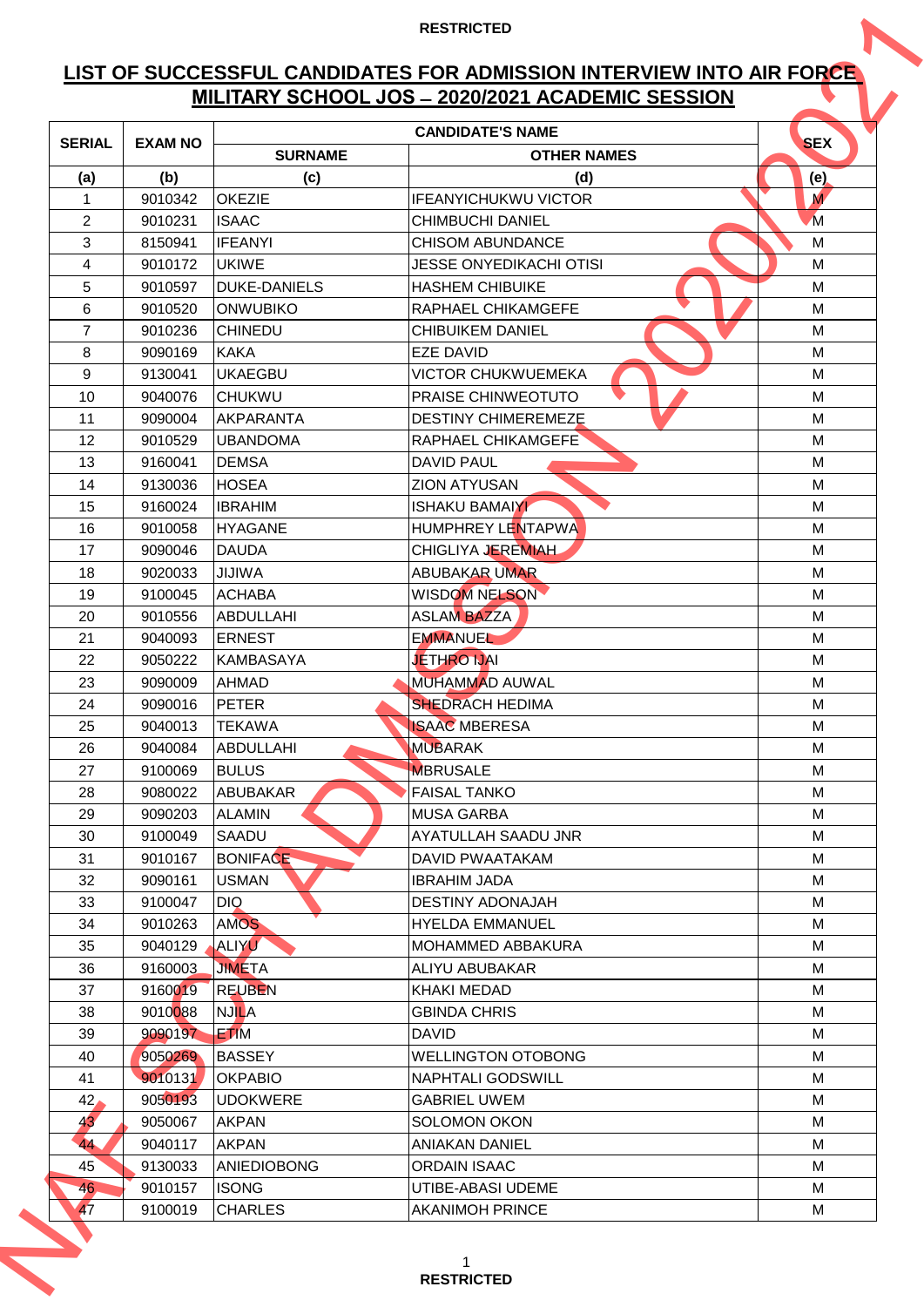| (a)             | (b)                | (c)                              | (d)                                            | (e)            |
|-----------------|--------------------|----------------------------------|------------------------------------------------|----------------|
| 48              | 9040003            | BELUOLISA                        | <b>NNAMDI NEWTON</b>                           | M              |
| 49              | 9010072            | <b>EZEYISI</b>                   | JOSHUA                                         | M              |
| 50              | 9010164            | <b>MOKWUE</b>                    | DALUCHKWU DAVID                                | M              |
| 51              | 9010326            | <b>NNAMJIOFOR</b>                | <b>CHIMZITEREM VICTORY</b>                     | M              |
| 52              | 9010041            | <b>CHINAKUEZE</b>                | <b>FRANKLIN CHISON</b>                         | M,             |
| 53              | 9010321            | <b>EZENWA</b>                    | <b>CHIDERA EBENEZER</b>                        | $\overline{M}$ |
| 54              | 9030035            | INWAKPADOLU                      | <b>EBUBECHUKWU EMMANUEL</b>                    | M              |
| 55              | 9050201            | <b>OKPARA</b>                    | <b>CHICHEBEM HENRY</b>                         | M              |
| 56              | 9090148            | <b>OSEMEKA</b>                   | LEONARD JOHN                                   | M              |
| 57              | 9030009            | <b>MADUABUCHUKWU</b>             | <b>PROSPER CHUKWUBUIKEM</b>                    | M              |
| 58              | 9040104            | <b>AKABIKE</b>                   | CHUKWUEMEKALM ALEXANDER                        | М              |
| 59              | 9010570            | <b>EGWUEKWE</b>                  | <b>OKEKE KELLY</b>                             | M              |
| 60              | 9010222            | <b>OKEKE</b>                     | PROMISE TOCHUKWU                               | M              |
| 61              | 9010562            | <b>MAZELI</b>                    | <b>ANDRE CHUKWUNONSO</b>                       | M              |
| 62              | 9010031            | <b>EZEH</b>                      | <b>CHISOM SAMUEL</b>                           | M              |
| 63              | 9180147            | <b>OBIORA</b>                    | <b>CHIDUBEM STANLEY</b>                        | M              |
| 64              | 9010543            | EMMANUEL                         | <b>GOODLUCK</b>                                | M              |
| 65              | 9050074            | <b>GOLD-OBIEFUNA</b>             | SOCHUKWUNWEIKE KAMSIYOCHUKWU                   | M              |
| 66              | 9050140            | <b>OKAFOR</b>                    | <b>EZENNAYA DAVID</b>                          | M              |
| 67              | 9010051            | <b>ALHAJI DANLAMI</b>            | SANI                                           | M              |
| 68              |                    | $\overline{A}$                   | <b>SALIM</b>                                   | M              |
|                 | 9010050            |                                  |                                                |                |
| 69              | 9010083            | <b>CHIROMA</b>                   | <b>ABDEEL SAID</b>                             | М              |
| 70              | 9010223            | <b>DANLAMI</b>                   | <b>MUHAMMAD AMEER</b>                          | M              |
| 71              | 9090052            | <b>THOMAS</b>                    | <b>DOUGLAS</b>                                 | M              |
| 72              | 9090033            | <b>ABDULFATAH</b>                | <b>MOHAMMED SULTAN</b>                         | М              |
| 73              | 9160048            | <b>ABUBAKAR</b>                  | <b>MUHAMMED MADU</b>                           | M              |
| 74              | 9040145            | <b>KIRFI</b>                     | <b>MUNEER MAHMOOD</b>                          | M              |
| 75              | 9040144            | <b>ILIYA</b>                     | <b>ADAMS</b>                                   | M              |
| 76              | 9010382            | <b>GAZALI</b>                    | <b>ABUBAKAR SADIQ</b>                          | M              |
| 77              | 9010169            | <b>MOHAMMED</b>                  | <b>ABDULLAHI HASSAN</b>                        | M              |
| 78              | 9010266            | TAIBA                            | <b>SAMUEL-TAIBA VICTOR</b>                     | M              |
| 79              | 9010109            | SANI                             | <b>TWOYO PHILIP</b>                            | М              |
| 80              | 9010455            | YAKUBU                           | ELNATHAN DANJUMA                               | M              |
| 81              | 9010179            | <b>HUSSANI</b>                   | <b>SETH AUDU</b>                               | M              |
| 82              | 9080007            | <b>DUWA</b>                      | <b>CONFIDENCE NENFORT</b>                      | M              |
| 83              | 9010378            | <b>THOMAS</b>                    | ISMAILA SHALOM                                 | M              |
| 84              | 9090003            | <b>ABDULRASHEED</b>              | ABDULAZEEZ ILIYA                               | M              |
| 85              | 9090111            | <b>JUMMA</b>                     | <b>MUSA ISHAKU</b>                             | M              |
| 86              | 9050211            | <b>HABIB</b>                     | ANAS MAHOUD                                    | M              |
| 87              | 9010301            | <b>BITRUS</b>                    | <b>BEKADA JUSTICE</b>                          | M              |
| 88              | 9090145            | <b>SADIQ</b>                     | <b>BALA BALA</b>                               | M              |
| 89              | 9010590            | <b>HAMZA</b>                     | AHMAD                                          | M              |
| 90              | 9010563            | <b>ALIYU</b>                     | YAKUBU GARU                                    | М              |
| 91              | 9180285            | <b>ABDULKADIR</b>                | <b>SULAIMAN HUSSEIN</b>                        | M              |
| 92              | 9010171            | <b>DANLAWAN</b>                  | ABDULMUMINI ABBAH                              | M              |
| 93              | 9050134            | <b>MOHAMMED</b>                  | <b>ALIYU GIDADO</b>                            | M              |
| 94 <sub>1</sub> | 9010621            | <b>BILHAMINE</b>                 | <b>MUHAMMAD SANI</b>                           | M              |
| 95              | 9010011            | <b>ADAMU</b>                     | <b>SANUSI ALIYU</b>                            | M              |
| 96              |                    |                                  |                                                |                |
|                 | 9010594            | <b>JIBRIN</b>                    | <b>ALIYU</b>                                   | M              |
| 97              | 9130014<br>9130003 | <b>OGBOKE</b><br><b>OGBOTOBO</b> | SAMUEL EBILADOU CHIEMEZIE<br><b>ISMAIL ISA</b> | M<br>М         |
| 98              |                    |                                  |                                                |                |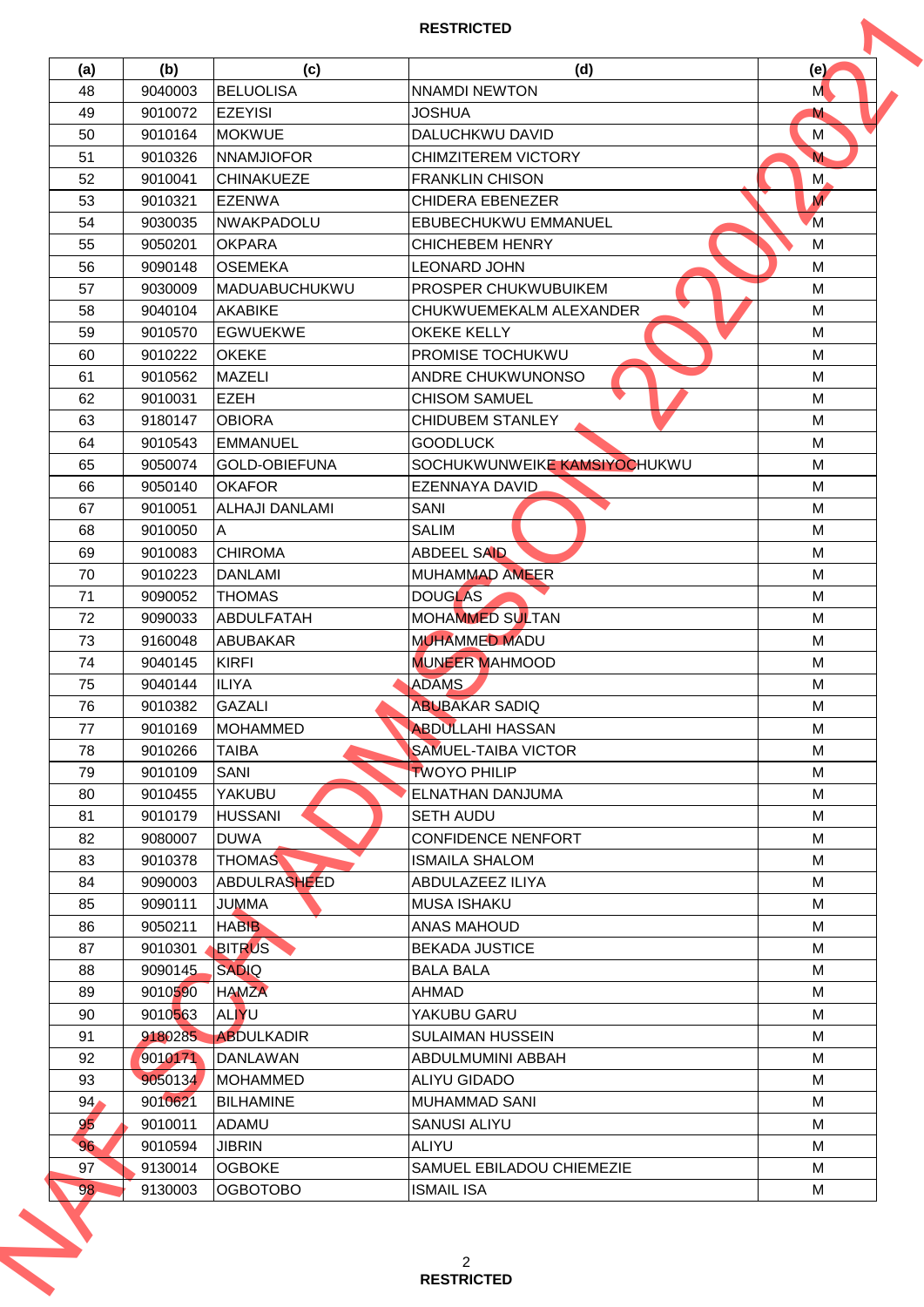| (a) | (b)     | (c)                 | (d)                       | (e)            |
|-----|---------|---------------------|---------------------------|----------------|
| 99  | 9130004 | <b>THANKGOD</b>     | <b>GODSPOWER EBI</b>      | M              |
| 100 | 9050279 | <b>SUBI</b>         | <b>BETHEL TOKONI</b>      | M              |
| 101 | 9090137 | NAPOLEON            | <b>PRAISE IMOTIMI</b>     | M              |
| 102 | 9090080 | <b>ZIPELE</b>       | <b>ISAAC DOUBARA</b>      | M              |
| 103 | 9130044 | BEBAI-UTORUWEI      | <b>PIRIWEI</b>            | M,             |
| 104 | 9130018 | <b>ENEMUGHA</b>     | <b>OYEINTONBRA LEONEL</b> | $\overline{M}$ |
| 105 | 9050099 | <b>VERNIMBE</b>     | <b>KATOR COLLINS</b>      | M              |
| 106 | 9050068 | <b>ATTAH</b>        | SAMUEL OCHE               | M              |
| 107 | 9090109 | <b>ODE</b>          | <b>EMMANUEL OHEHA</b>     | M              |
| 108 | 9020024 | <b>HEMBA</b>        | <b>TERSOO TREASURE</b>    | M              |
| 109 | 9010396 | <b>JAMES</b>        | <b>BEST OCHE</b>          | M              |
| 110 | 9050113 | <b>GEORGE-ITODO</b> | <b>NATHAN OBAMA</b>       | M              |
| 111 | 9010544 | AMEH                | <b>EHIKOWOICHO JOHN</b>   | M              |
| 112 | 9010552 | ABAAGU              | <b>SONNEN MOSES</b>       | M              |
|     | 9100032 | <b>KAR</b>          |                           |                |
| 113 |         |                     | <b>SESUGH JEREMIAH</b>    | M              |
| 114 | 9100037 | <b>ADEJOH</b>       | <b>WISDOM OLOFU</b>       | M              |
| 115 | 9010494 | <b>ORAFA</b>        | <b>MSUGHTER DAVID</b>     | M              |
| 116 | 9040057 | <b>ENENCHE</b>      | <b>ADAKOLE WISDOM</b>     | M              |
| 117 | 9100062 | <b>SOUGHOL</b>      | KING SOLOMON ORDUE        | M              |
| 118 | 9090122 | <b>GBILEKAA</b>     | JETHRO TERZUNGWE          | M              |
| 119 | 9010127 | EMMANUEL            | <b>PROMISE OCHE</b>       | M              |
| 120 | 9100059 | <b>MOSES</b>        | <b>COLLINS SESUGH</b>     | М              |
| 121 | 9100034 | <b>AKUTA</b>        | SUURSHATER HEBERT         | M              |
| 122 | 9040021 | <b>ITODO</b>        | <b>CALEB</b>              | M              |
| 123 | 9010317 | <b>KUMBA</b>        | LAURINE TERSOO            | М              |
| 124 | 9010464 | ADIKWU              | <b>FAMOUS CHIBUEZE</b>    | M              |
| 125 | 9010402 | lADEKWU             | <b>EMMANUEL DAVID</b>     | M              |
| 126 | 9010210 | <b>OMALE</b>        | <b>JOHN OYIHOMA</b>       | M              |
| 127 | 9090136 | <b>DAMANI</b>       | <b>ZION JAFIYA</b>        | M              |
| 128 | 9010435 | <b>SADIQ</b>        | <b>SALISU GUDUF</b>       | M              |
| 129 | 9040043 | <b>JACOB</b>        | <b>DOMINION KAMBARAYA</b> | M              |
| 130 | 9010528 | <b>MUHAMNAD</b>     | <b>MUKHTAR OTHMAN</b>     | M              |
| 131 | 9040127 | <b>USMAN</b>        | <b>ARHYEL HYELNI</b>      | M              |
|     |         |                     |                           |                |
| 132 | 9090147 | <b>YUSUF</b>        | <b>MANASSEH</b>           | M              |
| 133 | 9010068 | <b>GALADIMA</b>     | <b>MOHAMMED MOHAMMED</b>  | M              |
| 134 | 9090007 | <b>ABUBAKAR</b>     | <b>ABDULKARIM</b>         | M              |
| 135 | 9160017 | <b>HAMIDU</b>       | <b>AKRAM ISAH</b>         | M              |
| 136 | 9030027 | <b>HAMIDU</b>       | JIBRIL IBRAHIM            | M              |
| 137 | 9110005 | <b>UMAR</b>         | <b>BILAL MOHAMMED</b>     | M              |
| 138 | 9090081 | KOLO                | <b>MUHAMMED ALI</b>       | M              |
| 139 | 9090133 | <b>TUKUR</b>        | <b>ABUBAKAR MANSUR</b>    | M              |
| 140 | 9050038 | <b>ABUBAKAR</b>     | ABDULRASHEED ALI          | M              |
| 141 | 9080003 | <b>CHIROMA</b>      | PRINCE JETHRO AYUBA       | M              |
| 142 | 9090143 | <b>MOHAMMED</b>     | HAMZA MWADA               | M              |
| 143 | 9100017 | <b>KANADI</b>       | <b>EMMANUEL BALAMI</b>    | M              |
| 144 | 9050149 | YAKUBU              | <b>PRINCE JONATHAN</b>    | M              |
| 145 | 9040044 | IABUBAKAR           | AL-MUSTAPHA               | M              |
| 146 | 9010428 | <b>SAGIR</b>        | ABDULMAJID IBRAHIM        | M              |
| 147 | 9110019 | <b>GARBA</b>        | <b>MOHAMMED UMAR</b>      | M              |
| 148 | 9110017 | JAFIYA              | <b>IJAI DABARIJU</b>      | M              |
|     | 9010602 | <b>AYIM</b>         | <b>PATRICK KUYUNGHU</b>   | М              |
| 149 |         |                     |                           |                |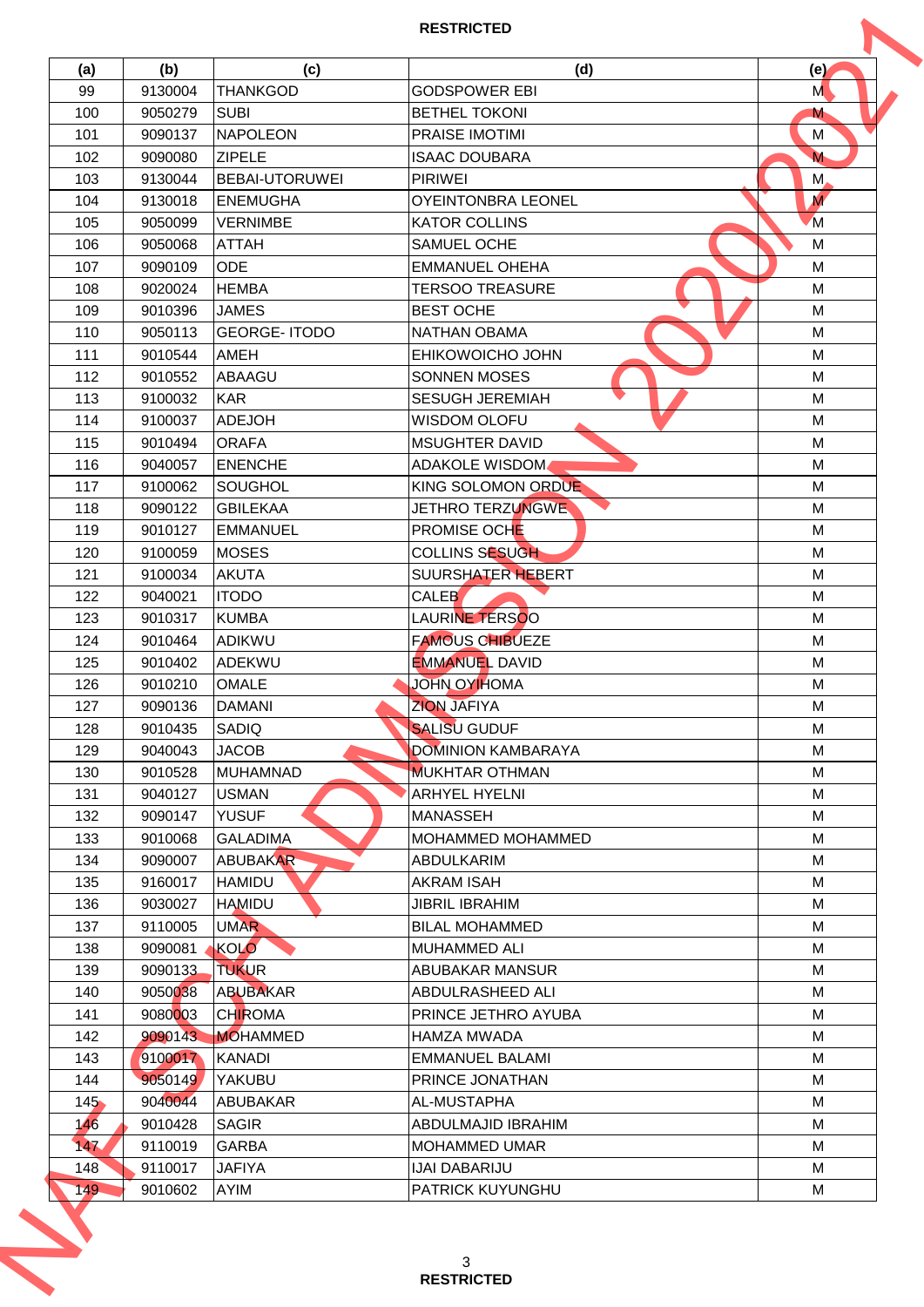| (a)     | (b)     | (c)                | (d)                           | (e)            |
|---------|---------|--------------------|-------------------------------|----------------|
| 150     | 9130022 | <b>USANI</b>       | <b>BLOSSM EFFIOM</b>          | M              |
| 151     | 9100006 | <b>UKPEN</b>       | <b>BESHIBESHEBE MARTINS</b>   | M              |
| 152     | 9050081 | <b>OGAR</b>        | <b>DESMOND OWOJIELA</b>       | M              |
| 153     | 9150004 | NTUN-EKOK          | <b>FAVOUR ENOUBAOSOWO</b>     | M              |
| 154     | 9040106 | <b>AKISOT</b>      | <b>MICHAEL EBIET</b>          | M,             |
| 155     | 9010303 | <b>OTU</b>         | <b>BRANHAM RAYMOND</b>        | $\overline{M}$ |
| 156     | 9030026 | <b>EKPE</b>        | <b>EMMANUEL PETER</b>         | <sup>M</sup>   |
| 157     | 9010027 | <b>OGHENEKUME</b>  | OGHENEFEGOR GODS LOVE         | M              |
| 158     | 9010106 | <b>EFAJEMUE</b>    | OGHENEKOME OMAFOME JNR        | M              |
| 159     | 9010288 | <b>EFEREMO</b>     | <b>OGHENEVWEDE DAVID</b>      | M              |
| 160     | 9010483 | <b>ODIASHI</b>     | <b>ANDERSON CHIBUZOR</b>      | М              |
| 161     | 9040046 | <b>NGEGU</b>       | <b>MICHAEL EGWABOR</b>        | M              |
| 162     | 9030007 | <b>OFOMOLA</b>     | DANIEL OGENEYEROWO            | M              |
| 163     | 9050226 | <b>IJEH</b>        | PRINCECOLE EKENEDILICHUKWU    | M              |
| 164     | 9130035 | <b>MOSES</b>       | <b>EBINABO SOLOMON</b>        | M              |
| 165     | 9010355 | <b>EJIGWE</b>      | <b>DIVINE CHUKWUDI</b>        | M              |
| 166     | 9010519 | <b>ODEH</b>        | <b>OGHENE-OTUKE DANIEL</b>    | M              |
| 167     | 9020034 | <b>AREH</b>        | <b>DIVINE JOSHUA</b>          | M              |
| 168     | 9020001 | <b>KIGHO</b>       | DOXAH OGHENENYEROVWO          | M              |
| 169     | 9010603 | <b>UCHE</b>        | <b>IKECHUKWU HUZEE</b>        | M              |
| 170     | 9040042 | PENDER             | <b>OGHENETEGA DANIEL</b>      | M              |
|         |         |                    |                               |                |
| 171     | 9010360 | <b>BANOR</b>       | <b>IFECHUKWUDE DESTINY</b>    | М              |
| 172     | 9020002 | KIGHO              | <b>PARACH URIRK</b>           | M              |
| 173     | 9100020 | <b>OKORO</b>       | <b>VICTOR UZODINMA</b>        | M              |
| 174     | 9010587 | <b>OKORO</b>       | <b>JOSHUA CHINONSO</b>        | М              |
| 175     | 9050214 | <b>KALU-NWAFOR</b> | <b>NOBLE IFECHIABIA</b>       | M              |
| 176     | 9010512 | <b>OGBUAGU</b>     | <b>CHIZITERE NNANNA</b>       | M              |
| 177     | 9010159 | <b>EMMANUEL</b>    | <b>KELECHI MOSES</b>          | M              |
| 178     | 9010121 | <b>IBEANU</b>      | <b>PASCAL OLUCHUKWU</b>       | M              |
| 179     | 9100041 | <b>IBEH</b>        | <b>ISREAL UGOCHUKWU</b>       | M              |
| 180     | 9020010 | <b>ERIAMIATOR</b>  | JOSHUA CHIDINMA               | M              |
| 181     | 9010386 | IMOHAMMED          | <b>KHALIF IMOKHUEDE</b>       | М              |
| 182     | 9010259 | <b>AIMANKHU</b>    | <b>EKEOBA MELCHIZEDEK</b>     | M              |
| 183     | 9020005 | <b>OVBIEBO</b>     | CONFIDENCE OSAMAGIAGIEMWEN    | M              |
| 184     | 9010173 | <b>ASEIN</b>       | DESIRE I.O                    | M              |
| 185     | 9130005 | <b>ODION</b>       | <b>DANIEL IGHODALO</b>        | M              |
| 186     | 9040032 | <b>ADAGBON</b>     | <b>GODSAINT ONYEGIUWA</b>     | M              |
| 187     | 9010020 | <b>AIGBOKHAN</b>   | <b>EDWARD ZION</b>            | M              |
| 188     | 9050174 | <b>ADULPHUS</b>    | <b>IKPEMINOGHENA EMMANUEL</b> | M              |
| 189     | 9010503 | <b>EHIOSUN</b>     | <b>GREAT OHIOZOKHARE</b>      | M              |
| 190     | 9050014 | KELVIN             | OYAKHILOMEN GOLD              | M              |
| 191     | 9020020 | <b>EBODE</b>       | <b>GIFT</b>                   | M              |
| 192     | 9040037 | <b>IKPEFAN</b>     | BENJAMIN OBAIKA               | М              |
| 193     | 9010534 | <b>IBRAHIM</b>     | <b>IBRAHIM SAGIR</b>          | M              |
| 194     | 9050247 | <b>UGIAGBE</b>     | NOSAWARUE DANIEL              | M              |
| 195     | 9050225 | ALELUMHE           | <b>OGHIE WEALTH</b>           | M              |
| $196 -$ | 9040006 | IAGBONLAHOR        | <b>GREAT OSARIONAWMEN</b>     | M              |
| 197     | 9040155 | <b>AHMED</b>       | ABDUL-AKEEM DAVID             | M              |
| 198     | 9010381 | <b>SUMAILA</b>     | ZAIYAD ABDULRAHMAN            | M              |
| 199     | 9040113 | <b>UGBEKILE</b>    | SAMUEL ISIOMA                 | м              |
|         | 9080047 | <b>BORODE</b>      | ABBAS ADEBAYO                 | М              |
| 200     |         |                    |                               |                |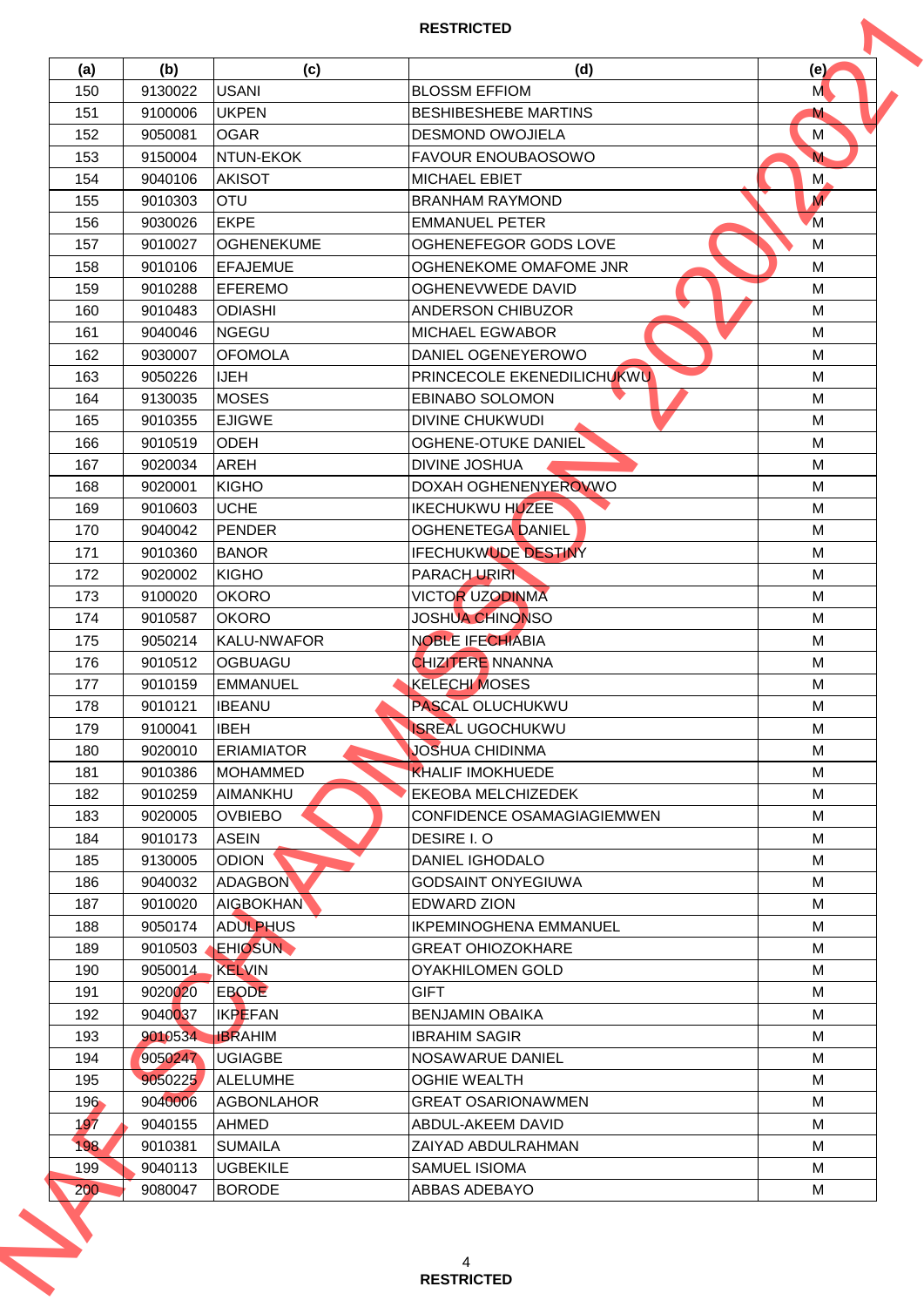| 201 | (b)     | (c)               | (d)                             | (e)            |
|-----|---------|-------------------|---------------------------------|----------------|
|     | 9070005 | ADEOSUN           | <b>ALEX SAMUEL</b>              | M              |
| 202 | 9050115 | <b>AJAYI</b>      | EXCELLENT OLUWAGBEMIGA          | M              |
| 203 | 9130019 | OGUNLEYE          | LOVETH ANJOLAOLUWA              | M              |
| 204 | 9070028 | ADEYINKA          | <b>EVANS ORIIREMI</b>           | M              |
| 205 | 9040152 | <b>ADEWALE</b>    | <b>AYOMIDE FAITH</b>            | M,             |
| 206 | 9070033 | <b>ALADESANMI</b> | <b>ADEYINKA CHARLES</b>         | $\overline{M}$ |
| 207 | 9010103 | <b>OWOEYE</b>     | <b>JOSEPH KOLAWOLE</b>          | <sup>M</sup>   |
| 208 | 9010025 | <b>OBASA</b>      | <b>AYOMIKUN</b>                 | M              |
| 209 | 9070006 | <b>AFUYE</b>      | <b>VICTOR MICHAEL</b>           | M              |
| 210 | 9010283 | <b>OSAKIYA</b>    | <b>MATHIAS TEMIDAYO</b>         | M              |
| 211 | 9010522 | <b>CHUKWU</b>     | <b>CHISOM DANIEL</b>            | M              |
| 212 | 9030031 | <b>OKONKWO</b>    | <b>CHINWENDU DECLAN</b>         | M              |
| 213 | 9010445 | <b>ABONYI</b>     | <b>CHRISTIANTUS CHUKWUEBUKA</b> | M              |
| 214 | 9050194 | <b>ENEJAH</b>     | <b>EMMANUEL NNAMDI</b>          | M              |
| 215 | 9040122 | <b>IGBOKE</b>     | <b>EMMANUEL CHINONSO</b>        | M              |
| 216 | 9010154 | <b>ANI</b>        | <b>KELVIN KOSISOCHUKWU</b>      | M              |
| 217 | 9010118 | EJEAGU            | CHIMDINDU WILLIAMS              | M              |
| 218 | 9010491 | <b>NNAMANI</b>    | CHUKWUEBUKA DESTINY             | M              |
| 219 | 9010137 | <b>OBIORA</b>     | SOMOCHUKWU DANIEL               | M              |
| 220 | 9010388 | <b>ANIONWE</b>    | <b>CHIDERA MICHAEL</b>          | M              |
| 221 | 9030017 | <b>ALISON</b>     | <b>CHINUA FRANKLIN</b>          | M              |
| 222 | 9010126 | EJEAGU            | CHIMUANYA WILSON                | M              |
| 223 | 9010135 | ELEKE             | JOSEPH SOPURUCHUKWU             | M              |
| 224 |         | ABDULRAFIU        | ABDULSALAMO.                    | M              |
|     | 9050236 |                   | <b>ISAAC GODWIN</b>             |                |
| 225 | 9010276 | ADAMU             |                                 | М              |
| 226 | 9050235 | <b>IBRAHIM</b>    | <b>ABDULHAMEED D.</b>           | M              |
| 227 | 9050213 | <b>SAURI</b>      | <b>PIRNAN GODWILL</b>           | M              |
| 228 | 9050219 | <b>ZAMBER</b>     | <b>KATOR DANIEL</b>             | M              |
| 229 | 9050262 | <b>DAUDA</b>      | <b>SHEKWONYA ZHIDU</b>          | M              |
| 230 | 9050131 | <b>GARBA</b>      | <b>JEDIDIAH SHEKWOPANBALO</b>   | M              |
| 231 | 9050044 | <b>ADEDAYO</b>    | <b>ADEYEMI ADETOYOSI</b>        | M              |
| 232 | 9010585 | <b>YORIYO</b>     | <b>JANKINO SAMUEL</b>           | М              |
| 233 | 9050048 | <b>BITRUS</b>     | <b>BITRUS AWANG</b>             | M              |
| 234 | 9010608 | <b>NA'ASON</b>    | <b>ZADOCK LAMALAS</b>           | M              |
| 235 | 9090154 | <b>DANHAUSA</b>   | <b>ENOCK YAGO</b>               | M              |
| 236 | 9010430 | <b>ISUWA</b>      | <b>KAMILE SIMON</b>             | M              |
| 237 | 9010054 | <b>KAMLA</b>      | DAVID TIYAMU                    | M              |
| 238 | 9050075 | <b>BINDEKA</b>    | <b>SAMAILA HARUNA</b>           | M              |
| 239 | 9020026 | <b>LATABA</b>     | <b>GIDEON PHILIP</b>            | M              |
| 240 | 9010392 | <b>AUWAL</b>      | ABUBAKAR SADIQ                  | M              |
| 241 | 9100015 | <b>JIBRIN</b>     | <b>KINGMOSES MONJI</b>          | M              |
| 242 | 9180101 | <b>USMAN</b>      | <b>MUSA HAYATU</b>              | M              |
| 243 | 9090028 | <b>IGBA</b>       | <b>SHEDRACK</b>                 | М              |
| 244 | 9010625 | <b>MUHAMMAD</b>   | UMAR FAROUQ                     | M              |
| 245 | 9090045 | ALI               | <b>JOSHUA</b>                   | M              |
| 246 | 9010624 | ABUBAKAR          | <b>IBDAHIM MUAZZU</b>           | M              |
| 247 | 9010418 | <b>SANUSI</b>     | RAMADAN ILIYASU                 | M              |
| 248 | 9040083 | MOHAMMED          | JAFAR BABAYO                    | M              |
| 249 | 9010607 | <b>BELLO</b>      | ABUBAKAR AMINU                  | M              |
|     | 9120012 | ONYEANANAM        | CHIDALU ANTHONY                 | M              |
| 250 |         |                   |                                 |                |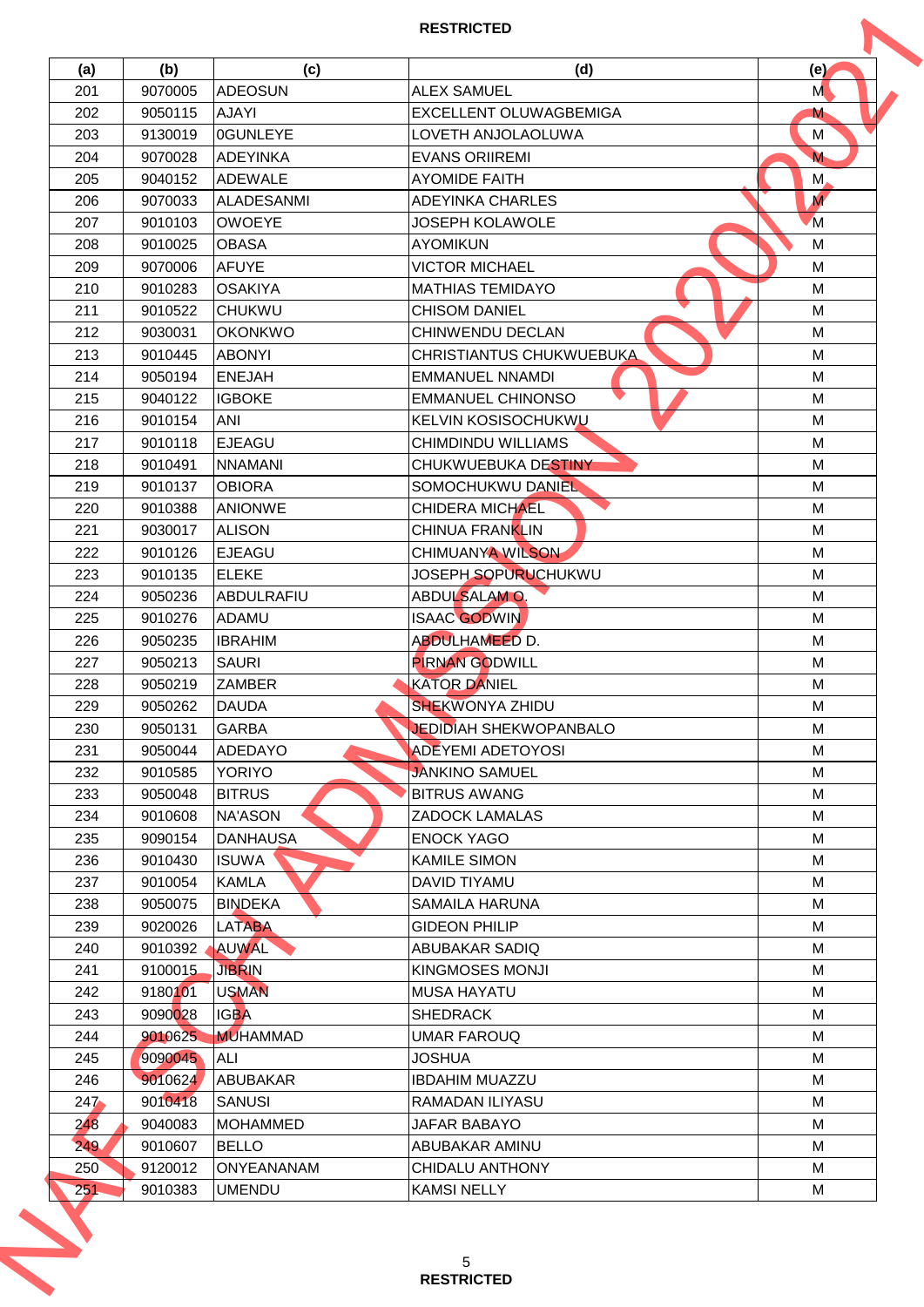| (a) | (b)     | (c)                 | (d)                                    | (e)            |
|-----|---------|---------------------|----------------------------------------|----------------|
| 252 | 9180075 | <b>BENSON</b>       | CHUKWUEMEKA EMMANUEL                   | M              |
| 253 | 9010208 | CHIKA-OGOMEZIE      | <b>CHIMUANYA MEL</b>                   | M              |
| 254 | 9070046 | <b>NJOKU</b>        | <b>IKENNA EKEJIUBA</b>                 | M              |
| 255 | 9040153 | ASHIEGBU            | <b>DAVID CHIGOZIRIM</b>                | M              |
| 256 | 9010024 | AKANGOZIRI          | <b>BENEDICT CHIBUNDUM</b>              | M,             |
| 257 | 9030034 | <b>OKWARA</b>       | <b>ELVIS CHINAKA</b>                   | $\overline{M}$ |
| 258 | 9050110 | <b>MARCEL</b>       | <b>JUSTICE CHIMAIJEM</b>               | M              |
| 259 | 9050258 | <b>NDIKA</b>        | ROBINSON CHUKWUEBUKA                   | M              |
| 260 | 9120002 | <b>EZEBUIKE</b>     | <b>HERNRY CHUKWUDI</b>                 | M              |
| 261 | 9010406 | <b>SABO</b>         | ABDULLAHI HABU                         | M              |
| 262 | 9010080 | <b>ISYAKU</b>       | <b>SULEIMAN JIBO</b>                   | M              |
| 263 | 9010450 | <b>TAHIR</b>        | <b>MOHAMMED MUJAHID</b>                | M              |
| 264 | 9010558 | <b>IBRAHIM</b>      | ABUBAKAR MUSA                          | M              |
| 265 | 9050216 | <b>SAAD</b>         | <b>SALMAN JAMIL</b>                    | M              |
| 266 | 9060026 | KASSIM              | YASIR BALA                             | M              |
| 267 | 9010156 | ILIYASU             | <b>ISMAIL SHUAIBU</b>                  | M              |
| 268 | 9050076 | MOHAMMED            | <b>FAROUK BASHIR</b>                   | M              |
| 269 | 9010021 | DANYARO             | AKHRAM ABUBAKAR                        | M              |
| 270 | 9010284 | <b>ADAMU</b>        | <b>RENEW</b>                           | M              |
| 271 | 9050199 | <b>TUKURA</b>       | JEZREEL BEHRARA                        | M              |
|     |         |                     |                                        |                |
| 272 | 9010416 | <b>JOHN</b>         | JOSIAH- WESL <mark>E</mark> Y JEREMIAH | M              |
| 273 | 9010229 | <b>BIDROCKS</b>     | <b>WISDOM DANIEL</b>                   | M              |
| 274 | 9100008 | <b>SHEYIN</b>       | <b>MCFAITH CHONGLUMI</b>               | M              |
| 275 | 9080043 | <b>MUSA</b>         | <b>DAUDA JOSIAH</b>                    | M              |
| 276 | 9010338 | <b>SAMBA</b>        | <b>MICHAEL ZAKKA</b>                   | М              |
| 277 | 9040070 | <b>BABA</b>         | <b>JESSEY SHEYIN</b>                   | M              |
| 278 | 9100068 | AYUBA               | <b>GOODLUCK CHATKAZA</b>               | M              |
| 279 | 9090057 | <b>SOLOMON</b>      | <b>BRIGHT NUHU</b>                     | M              |
| 280 | 9090163 | <b>LEO</b>          | <b>JOHN SUNOM</b>                      | M              |
| 281 | 9090061 | MUHAMMAD LAWAL      | <b>IBRAHIM</b>                         | M              |
| 282 | 9090183 | <b>ABDULKADIR</b>   | <b>AHMAD MUHAMMED</b>                  | M              |
| 283 | 9010146 | <b>SUNDAY</b>       | <b>SAMSON CHAD</b>                     | М              |
| 284 | 9090152 | <b>AHMADU</b>       | <b>ISREAL DANIEL</b>                   | M              |
| 285 | 9090072 | <b>MUHAMMAD</b>     | MUHAMMAD AUWAL                         | M              |
| 286 | 9090086 | <b>IDZI</b>         | SAMUEL AZHISEH                         | M              |
| 287 | 9090153 | <b>AYUBA</b>        | ABRAHAM NUHU                           | M              |
| 288 | 9010609 | <b>IBRAHIJM</b>     | <b>JABIR MUHAMMAD</b>                  | M              |
| 289 | 9080019 | <b>BAHAFSINE</b>    | <b>BAWURO MAHAMMAN</b>                 | M              |
| 290 | 9080034 | <b>ABUBAKAR</b>     | <b>MUHAMMAD SHUAIBU</b>                | M              |
| 291 | 9070042 | <b>GAL</b>          | <b>SHITTU NUHU</b>                     | M              |
| 292 | 9160055 | <b>SANUSI</b>       | SADIQ                                  | M              |
| 293 | 9080044 | <b>ABUBAKAR</b>     | <b>KHALIFA MUKTAR</b>                  | M              |
| 294 | 9090114 | <b>ISHAQ</b>        | <b>NAJEEB</b>                          | М              |
| 295 | 9080010 | <b>SULEIMAN</b>     | KABIR ABDULLAHI                        | M              |
| 296 | 9010129 | KABIRU              | ABDURRAUF GWARZO                       | M              |
| 297 | 9080032 | <b>IBRAHIM UMAR</b> | <b>SALIHU</b>                          | M              |
| 298 | 9010588 | INASIRU             | ABDULLAHI                              | M              |
| 299 | 9010122 | <b>IBRAHIM</b>      | <b>UMAR</b>                            | M              |
| 300 | 9010442 | ABUBAKAR            | <b>UMAR FARUK</b>                      | M              |
| 301 | 9010440 | <b>NASIR</b>        | <b>ALAMIN GWADABE</b>                  | M              |
|     | 9010097 | <b>UMAR</b>         | <b>MUSA GWARZO</b>                     | М              |
| 302 |         |                     |                                        |                |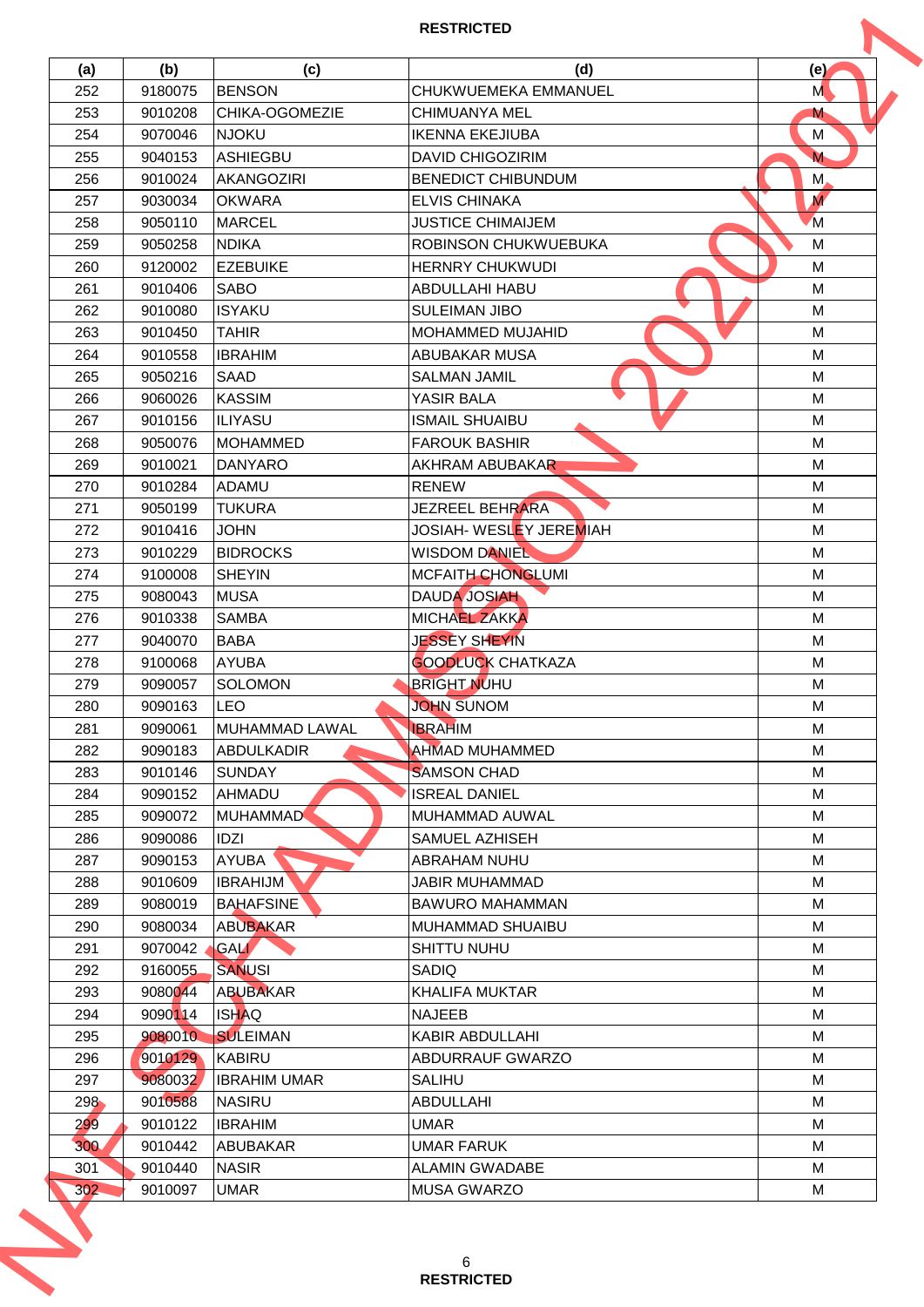| (a)     | (b)     | (c)                          | (d)                               | (e)              |
|---------|---------|------------------------------|-----------------------------------|------------------|
| 303     | 9010623 | ABUBAKAR                     | <b>MUHAMMAD SANI</b>              | M                |
| 304     | 9090126 | <b>ABUBAKAR</b>              | YAHAYA TASIU                      | M                |
| 305     | 9010105 | <b>ADAM</b>                  | <b>MUSA SANI</b>                  | M                |
| 306     | 9050227 | <b>GARBA</b>                 | <b>ADNAN ALAMIN</b>               | M                |
| 307     | 9090089 | <b>UMAR</b>                  | <b>USMAN</b>                      | M                |
| 308     | 9020006 | SULEIMAN                     | KHUZAIFA LAWAL                    | $\boldsymbol{M}$ |
| 309     | 9090076 | IMUHAMMAD                    | AMMAR ABUBAKAR                    | M                |
| 310     | 9050212 | <b>USMAN</b>                 | <b>SAEED SANI</b>                 | M                |
| 311     | 9070040 | <b>ABDULMALIK</b>            | <b>JAFAR USMAN</b>                | M                |
| 312     | 9090113 | <b>ISHAQ</b>                 | <b>AHMAD</b>                      | M                |
| 313     | 9010577 | <b>LAWAL</b>                 | ALMUSTAPHA DANJUMA                | M                |
| 314     | 9050220 | <b>ISIYAKU</b>               | <b>YUSUF</b>                      | M                |
| 315     | 9050284 | <b>HAMZA</b>                 | <b>ABDULLAHI</b>                  | M                |
| 316     | 9010056 | <b>SADIO</b>                 | ARZIKA ZAKI                       | M                |
| 317     | 9010462 | <b>HAMZA</b>                 | <b>MUHAMMAD GADO</b>              | M                |
| 318     | 9050122 | <b>IBRAHIM DAZI</b>          | <b>SELA-ELASKA SAMUEL</b>         | M                |
| 319     | 9090019 | <b>ALIYU</b>                 | AMEER ILIYASU                     | M                |
| 320     | 9090047 | <b>BAWA</b>                  | <b>ABDULLA ISAH</b>               | M                |
| 321     | 8081102 | <b>UMAR</b>                  |                                   | M                |
| 322     | 9050045 | PRINCEWILL                   | MUJAHEED AUGIE<br><b>ADEKUNLE</b> | M                |
| 323     |         | <b>ALIYU</b>                 | YUSUF MOHAMMED                    | M                |
|         | 9010270 |                              | <b>UMAR USMAN</b>                 |                  |
| 324     | 9140003 | <b>KABIR</b>                 |                                   | M                |
| 325     | 9090043 | <b>ABDULLAHI</b>             | <b>JAFAR MARAFA</b>               | M                |
| 326     | 9100055 | <b>ABDULLAHI</b>             | <b>ABUBAKAR SADIQ</b>             | M                |
| 327     | 9050118 | <b>BALA</b>                  | AL AMIN ABUBAKAR                  | M                |
| 328     | 9020041 | <b>OLUKOTUN</b>              | <b>DANIEL OPEMIPO</b>             | M                |
| 329     | 9090071 | <b>HASSAN</b>                | <b>HASSAN</b>                     | M                |
| 330     | 9010347 | <b>ONOJA</b>                 | MICHAEL (JNR) INALEGWU            | M                |
| 331     | 9050281 | <b>OLOBAYO</b>               | <b>DAVID</b>                      | M                |
| 332     | 9010327 | <b>HOMIL</b>                 | <b>BILAL ASEMA</b>                | M                |
| 333     | 9090060 | <b>ABUBAKAR</b>              | <b>ABDALLAH ALFA</b>              | M                |
| 334     | 9090027 | <b>OSHO</b>                  | <b>JAMES OLUWADAMILARE</b>        | М                |
| 335     | 9050167 | OJO                          | <b>CALEB IDOWU</b>                | M                |
| 336     | 9050238 | OLAJIDE-AWE                  | <b>CHRISTOPHER OLAJIIRE</b>       | M                |
| 337     | 9010467 | <b>MAKOLO</b>                | <b>ENEOJO JAMES</b>               | M                |
| 338     | 9050224 | ALONGE                       | OLUWADARASIM DAVID                | M                |
| 339     | 9010066 | <b>SHUAIBU</b>               | ABDULMUMIN ABDULRAHMAN            | M                |
| 340     | 9010313 | AMEH                         | SAMUEL OJONUGWA                   | M                |
| 341     | 9040012 | <b>ABDULKADIRI</b>           | <b>ASIBU</b>                      | M                |
| 342     | 9010265 | <b>OBALOTO</b>               | DAVID OLATUNDE                    | M                |
| 343     | 9040063 | <b>ORUMAH</b>                | <b>ISAAC OJODUNWU</b>             | M                |
| 344     | 9090048 | <b>OLUWAMAYOMIKAN</b>        | <b>MORDICAI RUFUS</b>             | M                |
| 345     | 9090068 | <b>IHI<mark>N</mark>KALU</b> | <b>TESTIMONY IYANUOLUWA</b>       | М                |
| 346     | 9010186 | <b>AHMED</b>                 | ABDULSAMAD                        | M                |
| 347     | 9080015 | <b>AMAJEH</b>                | ANDREW OJOCHE                     | M                |
| 348     | 9040052 | <b>OMEDE</b>                 | <b>EMMANUEL ENEMAKO</b>           | M                |
| $349 -$ | 9010213 | IMOHAMMED                    | SAAD                              | M                |
| 350     | 9040019 | MOHAMMED                     | YUNUSA BILAL                      | M                |
| 351     | 9090162 | <b>AYODELE</b>               | <b>FEODORE MOSIGBODI</b>          | M                |
| 352     | 9050182 | <b>SULEIMAN</b>              | <b>ABUBAKAR PRINCE</b>            | м                |
|         | 9090088 | <b>MUHAMMED</b>              | <b>JAMIU MUHAMMED</b>             | М                |
| 353     |         |                              |                                   |                  |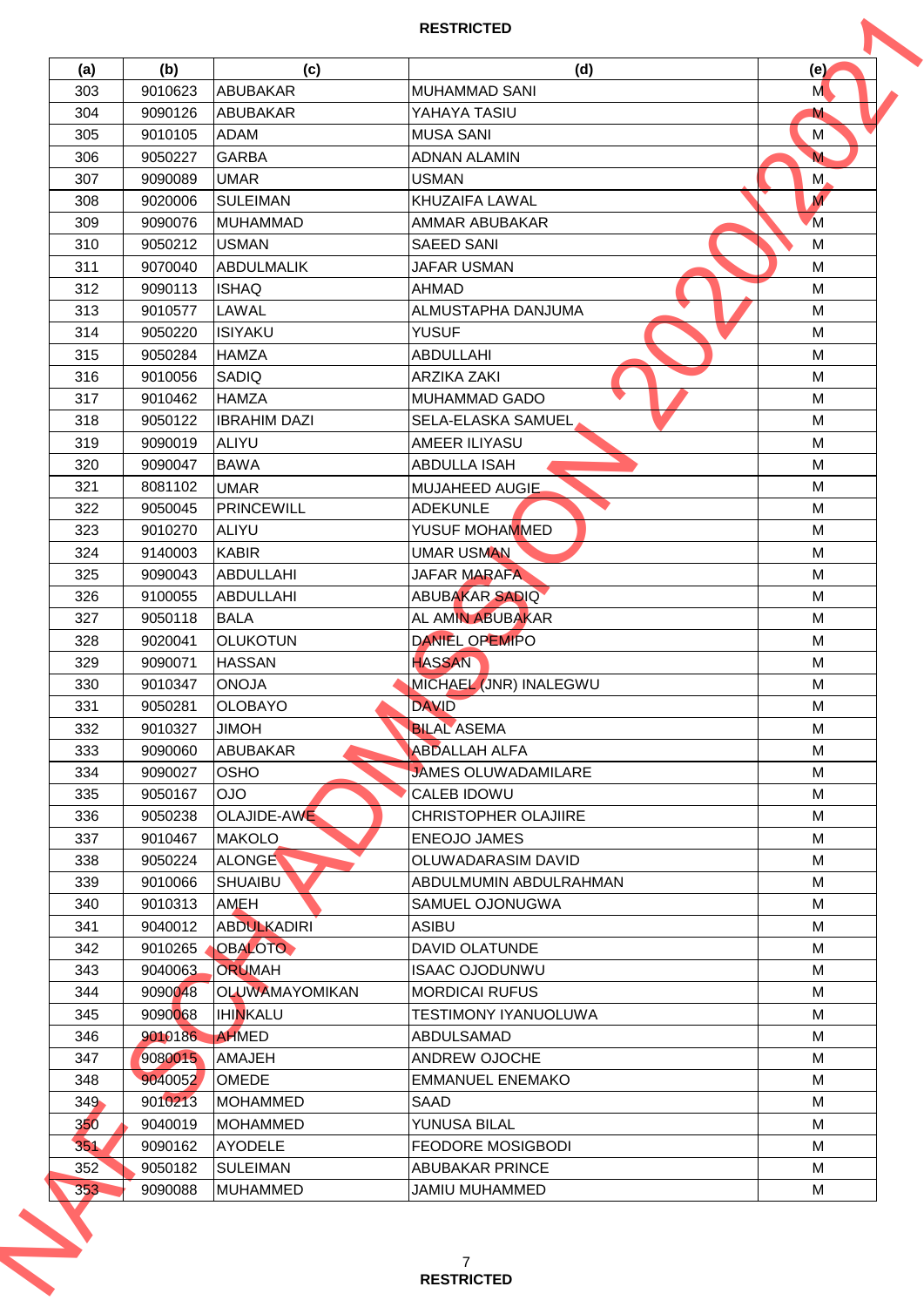| (a) | (b)     | (c)                | (d)                          | (e)            |
|-----|---------|--------------------|------------------------------|----------------|
| 354 | 9040161 | YAHAYA             | <b>MAHMUD</b>                | M              |
| 355 | 9050254 | <b>AJAPONNA</b>    | <b>JASON OLUWASEGUN</b>      | M              |
| 356 | 9010030 | IMURITALA          | <b>HABIB ADEBISI</b>         | M              |
| 357 | 9050128 | BABARINDE          | JEFFERY ADEBAYO              | M              |
| 358 | 9010414 | INATHANIEL         | <b>JOHN</b>                  | M,             |
| 359 | 9010473 | <b>ISMAIL</b>      | YUSUF OMOTOSHO               | $\overline{M}$ |
| 360 | 9020044 | <b>OLAFIMIHIN</b>  | <b>KELVIN OLUWATOBI</b>      | <sup>M</sup>   |
| 361 | 9060020 | <b>GAMBARI</b>     | MOHAMMED THANNI TEMITOPE     | M              |
| 362 | 9060009 | IBALOGUN           | ABDULAZEEZ OLUSEYI           | M              |
| 363 | 9090135 | <b>YEKINI</b>      | <b>MUBARAK</b>               | M              |
| 364 | 9060001 | <b>BAMIDELE</b>    | ONAOPEMIPO AYODIMEJI         | М              |
| 365 | 9040164 | <b>ABDULRAHEEM</b> | ABDULSAMAD AKANJI            | M              |
| 366 | 9040071 | AMINU              | <b>IMRAN AYODEJI</b>         | M              |
| 367 | 9020045 | <b>OLAFIMIHAN</b>  | PRAISE OLUWATOMI             | М              |
| 368 | 9010336 | <b>ABDULHAMEED</b> | <b>MOFOLORUNSHO</b>          | M              |
| 369 | 9050027 | <b>JOLAIYA</b>     | <b>JULIUS OLUWASEGUN</b>     | M              |
| 370 | 9060022 | <b>SAMUEL</b>      | <b>EMMANUEL OLUWADARA</b>    | M              |
| 371 | 9060007 | ABDULKADIR         | MAFARA JAMEEL JAMEEL         | M              |
| 372 | 9040014 | <b>ABDULRASAQ</b>  | AYINDE MUSTEQEEN             | M              |
| 373 | 9050109 | <b>AYODELE</b>     | <b>AYODEJI AYOBAMI</b>       | M              |
| 374 | 9050164 | <b>ALOWE</b>       | <b>SOLOMON OLAMIDE</b>       | M              |
|     |         |                    |                              |                |
| 375 | 9040026 | <b>OWOLABI</b>     | OWOSOJI MUHAMMED-SOLIU       | М              |
| 376 | 9040110 | <b>OGUNGBO</b>     | <b>ABDULMUHJIB OPEYEMI</b>   | M              |
| 377 | 9160020 | <b>ABDULRAZAQ</b>  | ABDULWAHAB OLADIMEJI         | M              |
| 378 | 9040015 | <b>FADIPE</b>      | LEWIS OLAYINKA AHIMAAZ       | М              |
| 379 | 9040001 | <b>RIYEE</b>       | <b>RILALAKWA BLESSED</b>     | M              |
| 380 | 9010138 | <b>YUSUF</b>       | <b>ABRAHAM OSANGA</b>        | M              |
| 381 | 9010595 | <b>EMBUGUSHIKI</b> | AKPOSHASHA JIM-ELLIOT        | M              |
| 382 | 9010053 | <b>ABDULLAHI</b>   | <b>ALIYU WANA</b>            | M              |
| 383 | 9050267 | SAIDU              | <b>AWAL MUHAMMAD</b>         | М              |
| 384 | 9010152 | <b>IBRAHIM</b>     | <b>ABUBAKAR SEKPE MUSE</b>   | M              |
| 385 | 9010240 | <b>SHAMMAH</b>     | <b>REBORN-MARSHALL KINZE</b> | M              |
| 386 | 9010007 | <b>DAUDA</b>       | JOSEPH BAKUISU               | M              |
| 387 | 9100053 | <b>JOSEPH</b>      | <b>SAVIOUR BAITA</b>         | M              |
| 388 | 9010291 | <b>YUSUF</b>       | <b>SHAMSUDEEN SALIHU</b>     | M              |
| 389 | 9010096 | MOHAMMED-          | ABUBAKAR KHALIFA             | M              |
| 390 | 9050124 | <b>PROSPER</b>     | <b>JOSEPH MAKPU</b>          | M              |
| 391 | 9050028 | <b>LUKMAN</b>      | AL- AMEEN SADEEQ             | M              |
| 392 | 9050091 | <b>ALBERT</b>      | JOSEPH ATSIYA                | M              |
| 393 | 9040142 | <b>AMA</b>         | DAVID OVHYE                  | M              |
| 394 | 9050265 | <b>SHAMMAH</b>     | <b>NATHAN INJI</b>           | M              |
| 395 | 9010061 | <b>DOJI</b>        | <b>GOODLUCK JOHN RISEGON</b> | M              |
| 396 | 9050156 | <b>DAUDA</b>       | <b>IMISBAKU EMMANUEL</b>     | M              |
| 397 | 9090151 | <b>AHMADU</b>      | JEREMIAH LAWAL               | M              |
| 398 | 9090107 | <b>OSHAKU</b>      | ABDULRAZAQ MOHAMMED          | M              |
| 399 | 9010033 | <b>JIYA</b>        | <b>SULEIMAN SHERIFF</b>      | M              |
| 400 | 9050206 | <b>SHITTU</b>      | <b>UMAR</b>                  | м              |
| 401 | 9010108 | <b>ABUBAKAR</b>    | <b>HASSAN HASSAN</b>         | M              |
| 402 | 9130002 | <b>AYUBA</b>       | SAMUEL SAASI                 | M              |
| 403 | 9050080 | <b>UMAR</b>        | MUHAMMAD MUJAHEED            | м              |
|     | 9090091 | <b>ABDULKADIR</b>  | MOHAMMED AL AMEEN            | М              |
| 404 |         |                    |                              |                |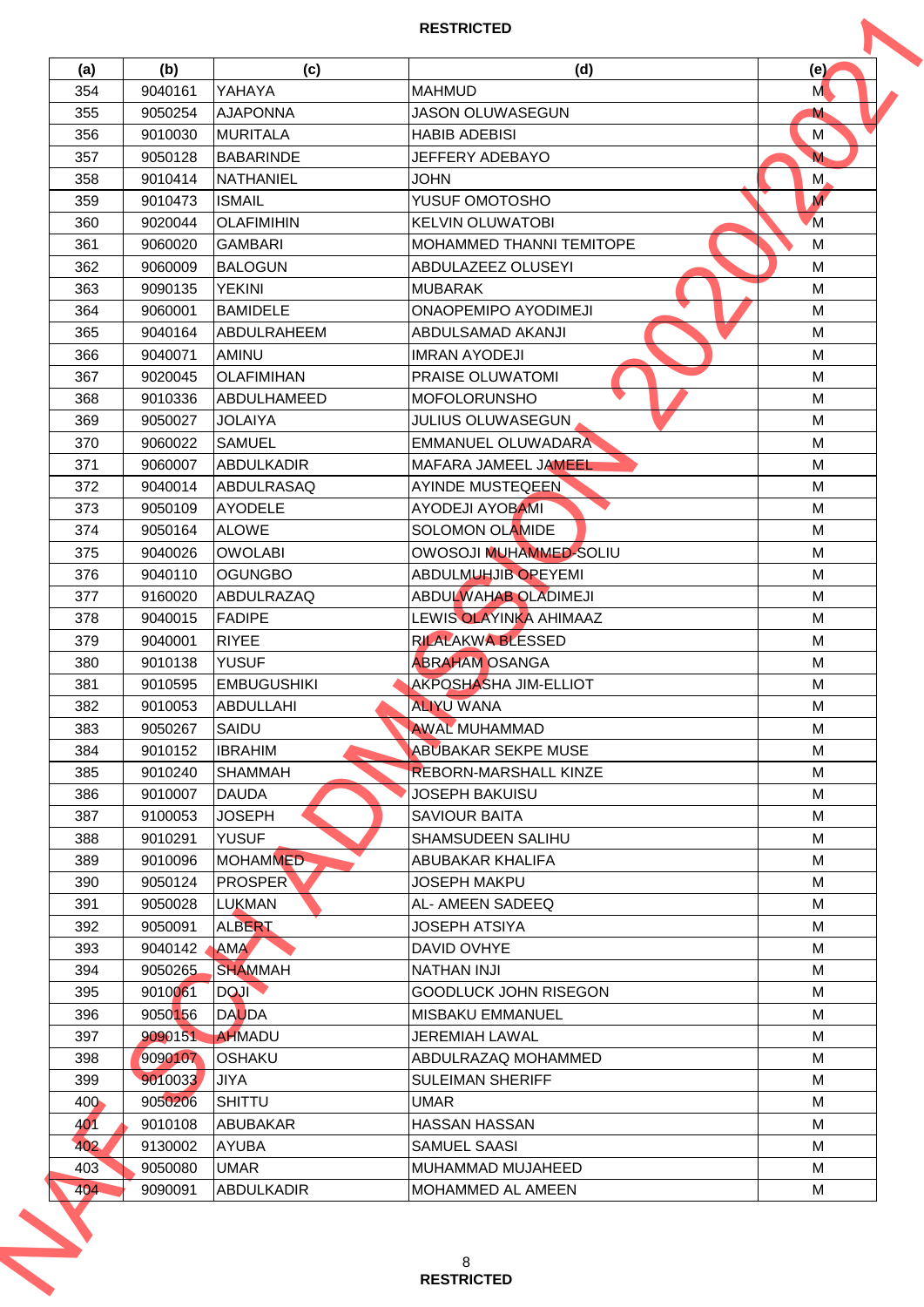| (a)     | (b)                | (c)                      | (d)                                           | (e)            |
|---------|--------------------|--------------------------|-----------------------------------------------|----------------|
| 405     | 9090175            | <b>IBRAHIM</b>           | ABBAS ABDULLAHI                               | M              |
| 406     | 9090142            | <b>MOHAMMED</b>          | <b>HAFIZ ABBA</b>                             | M              |
| 407     | 9060011            | IMOHAMMED                | <b>ALIYU KUDU</b>                             | M              |
| 408     | 9010275            | MOHAMMED IBN             | <b>MOHAMMED</b>                               | M              |
| 409     | 9090021            | <b>DANLADI</b>           | <b>ISHAQ ADAM</b>                             | M,             |
| 410     | 9010536            | <b>NURUDEEN</b>          | <b>USMAN SANUSI</b>                           | $\overline{M}$ |
| 411     | 9040005            | <b>ONIPEDE</b>           | <b>ORIIRE CONQUEROR</b>                       | <sup>M</sup>   |
| 412     | 9010140            | <b>IBRAHIM</b>           | ABDURRAHMAN AYOMIDE                           | M              |
| 413     | 9010401            | <b>OTUKOYA</b>           | <b>MAJESTY OLUWOLE</b>                        | M              |
| 414     | 9040036            | <b>OLAYODE</b>           | ABDULATEEF OLUWAFEMI                          | M              |
| 415     | 9040135            | <b>AKINLEYE</b>          | OLUWAKAYODE JASPER                            | M              |
| 416     | 9090005            | <b>SIKIRU</b>            | <b>ROTIMI ALAO</b>                            | M              |
| 417     | 9050250            | <b>DADA</b>              | <b>HALIM OYINDAMOLA</b>                       | M              |
| 418     | 9010194            | <b>OSIYEMI</b>           | ADETAYO JOSEPH                                | M              |
| 419     | 9040095            | <b>NURUDEEN</b>          | <b>HUSSEIN ADEYINKA</b>                       | M              |
| 420     | 9040111            | <b>SAKA</b>              | TOLUWALASE MOHAMMED JAMIU                     | M              |
| 421     | 9040074            | <b>OGUNSANYA</b>         | <b>ELIJAH OLUWATIMILEYIN</b>                  | M              |
| 422     | 9040115            | <b>OLAYINKA</b>          | ABDULROQEEB OLAWALE                           | M              |
| 423     | 9100022            | <b>SALAKO</b>            | OLUWABUKUNMI ISAAC                            | M              |
| 424     | 9080008            | LASISI                   | ABDULMALIK OLAOLUWA                           | M              |
|         |                    |                          |                                               |                |
| 425     | 9050251            | <b>OPALEYE</b>           | ABDULJAMAL OLUWATOBILOBA                      | M              |
| 426     | 9010518            | <b>OLUDOJU</b>           | SAMUEL OSABUEKU                               | M              |
| 427     | 9010092            | <b>RAZACK</b>            | <b>DAVID TOLUWALASE</b>                       | M              |
| 428     | 9070018            | ADETOYE                  | <b>PRAISE AYOMIDE</b>                         | M              |
| 429     | 9040061            | <b>SOLOMON</b>           | MICHEAL BABATUNDE                             | М              |
| 430     | 9090184            | <b>TAIWO</b>             | <b>ABAYOMI NATHAN</b>                         | M              |
| 431     | 9010111            | <b>TAJUDEEN</b>          | <b>DAVE DESHOLA</b>                           | M              |
| 432     | 9050103            | <b>OLORUNDA</b>          | <b>BEULAH OLUWAPELUMI</b>                     | M              |
| 433     | 9010079            | AKINJUMI                 | <b>AMOS AKINDE</b>                            | M              |
| 434     | 9040112            | <b>MARCUS</b>            | <b>AYOTUNDE STEPHEN</b>                       | M              |
| 435     | 9040131            | <b>OYEWOLE</b>           | <b>DAVID OLUWASEUN</b>                        | M              |
| 436     | 9010572            | <b>AFOLABI</b>           | <b>JOSHUA OLUWASEYI</b>                       | M              |
| 437     | 9010023            | <b>ADEWOLE</b>           | ADEBOWALE ABDULMALIK                          | M              |
| 438     | 9020015            | <b>ALOWOESIN</b>         | <b>TOLANI EDESIRI</b>                         | M              |
| 439     | 9070015            | <b>AGBEYANJU</b>         | TOBILOBA ISAIAH                               | M              |
| 440     | 9070044            | <b>ADENIJO</b>           | OMOGBOLAHAN EMMANUEL                          | м              |
| 441     | 9070022            | ABDULAKEEM               | ABDULMALIK AYORINDE                           | M              |
| 442     | 9070017            | <b>ALAWODE</b>           | <b>IDRIS OLAOLUWA</b>                         | M              |
| 443     | 9040149            | <b>ALABI</b>             | JAMAL OPEMIPO                                 | M              |
| 444     | 9080014            | <b>AJAYI</b>             | JOSEPH OPEYEMI                                | M              |
| 445     | 9070011            | <b>ABDUL WASIU</b>       | <b>FAHIM ADUFE</b>                            | M              |
| 446     | 9040053            | <b>JINADU</b>            | <b>SULEIMAN RAMADAN</b>                       | M              |
| 447     | 9040160            | <b>BOLARINWA</b>         | ALIYU OLAYEMI                                 | M              |
| 448     | 9050245            | <b>ABDULATEEF IDOWU</b>  | <b>DAVID TEMITOPE</b>                         | M              |
| 449     | 9030001            | <b>SULEMAN</b>           | MOHAMMED OLAMIDE                              | M              |
| 450     | 9040040            | <b>ADEBIYI</b>           | <b>PRIASE DANIEL</b>                          | M              |
| $451 -$ | 9050093            | <b>ADISA</b>             | <b>KHALID AYOMIDE</b>                         | м              |
| 452     | 9010372            | <b>OGUNBIYI</b>          | FORTUNE ADETOYESE                             | M              |
| 453     | 9010141            | LAWAL                    | ABUBAKAR ANJOLAOLUWA                          | M              |
| 454     |                    |                          |                                               |                |
|         | 9010481<br>9050056 | JAMES<br><b>BABALOLA</b> | <b>WISDOM AJIBADE</b><br>OLADELE DIVINEFAVOUR | м<br>М         |
| 455     |                    |                          |                                               |                |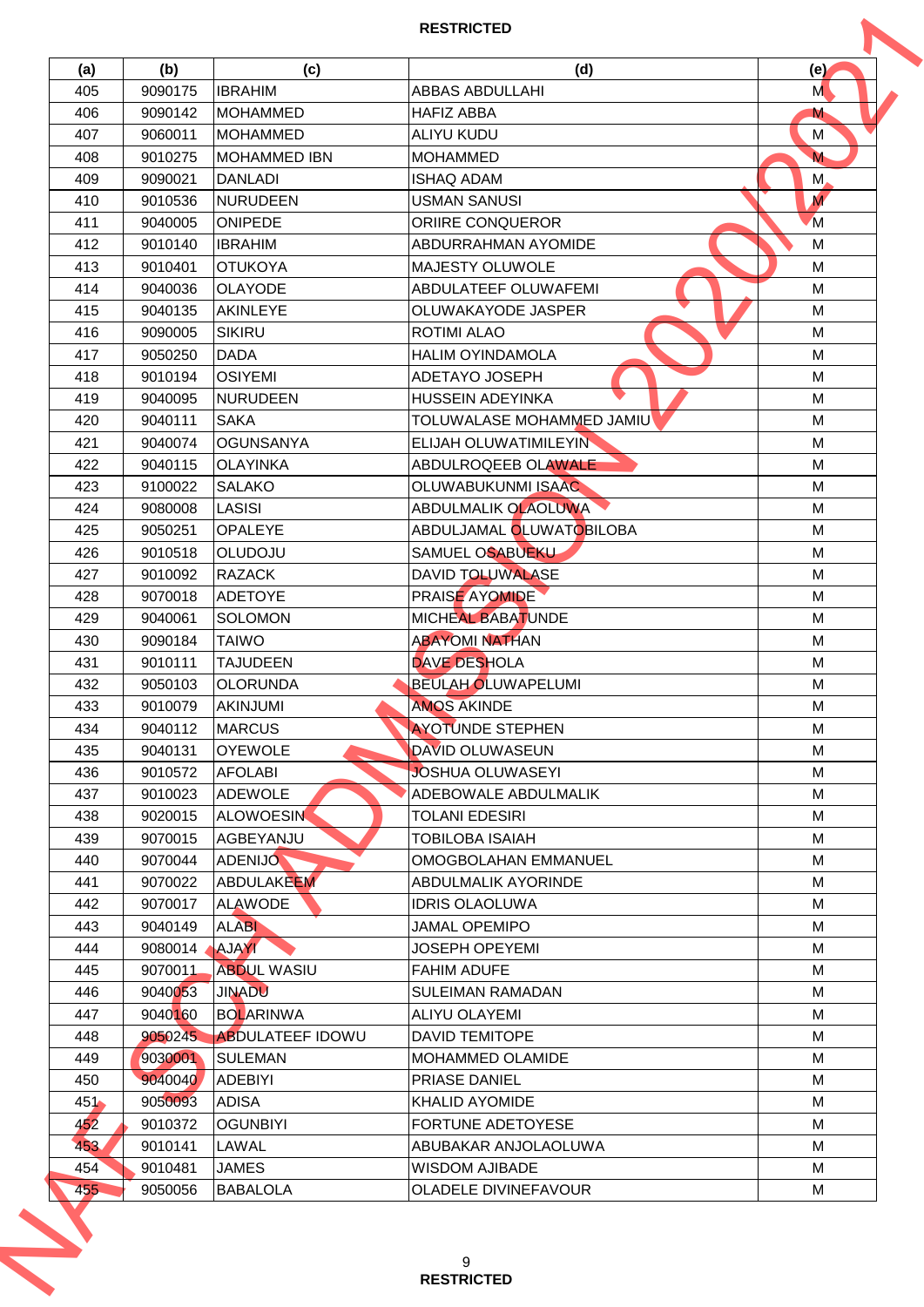| (a) | (b)     | (c)               | (d)                          | (e)            |
|-----|---------|-------------------|------------------------------|----------------|
| 456 | 9070041 | <b>ADEBIYI</b>    | ABDULLAHI ALABA              | M              |
| 457 | 9050172 | AWOYOOLA          | ABDULMUHEES OMOTOYESE        | M              |
| 458 | 9090083 | <b>SAHEED</b>     | <b>WARIS</b>                 | M              |
| 459 | 9010343 | <b>OLUWASHOLA</b> | <b>ISRAEL OLUWATIMILEYIN</b> | M              |
| 460 | 9040167 | <b>OLUOKUN</b>    | <b>DESMOND OLAMILEKAN</b>    | M,             |
| 461 | 9010295 | <b>JUNAID</b>     | <b>BASHIR ABDULLAH</b>       | $\overline{M}$ |
| 462 | 9010006 | MUHAMMAD          | <b>UMAR YUNUS</b>            | M              |
| 463 | 9010446 | <b>ABDULSALAM</b> | <b>ABRAHAM ANAKIN</b>        | M              |
| 464 | 9010364 | YAMTAL            | <b>MIRACLE MABWEH</b>        | M              |
| 465 | 9010328 | <b>JAMES</b>      | <b>MINE PIRFA</b>            | M              |
| 466 | 9010348 | <b>SOLOMON</b>    | <b>ROCK NANTIP</b>           | M              |
| 467 | 9050055 | <b>PIN</b>        | <b>JEPHTHAH DAVOU</b>        | M              |
| 468 | 9010397 | <b>MURU</b>       | NENDUNU JONATHAN             | M              |
| 469 | 9010016 | <b>JOSHUA</b>     | <b>KHIRNAN SYLVANUS</b>      | M              |
| 470 | 9010273 | YAKUBU            | <b>ELVIS NENROT</b>          | M              |
| 471 | 9010461 | <b>AYUBA</b>      | <b>PEREZ SENDI</b>           | M              |
| 472 | 9130009 | <b>LAR</b>        | <b>ISRAEL NANPON</b>         | M              |
| 473 | 9010489 | <b>DAVOU</b>      | <b>JOSHUA NIRI</b>           | M              |
| 474 | 9010433 | <b>JATAU</b>      | <b>KENSHAK JOSHUA</b>        | M              |
| 475 | 9010100 | <b>TITUS</b>      | <b>GODSWILL FATIFUK</b>      | M              |
| 476 | 9050017 | <b>YAKUBU</b>     | <b>KOPNAN EMMANUEL</b>       | M              |
|     |         |                   |                              |                |
| 477 | 9010013 | AZI               | <b>UNYI-UNOM AYUBA</b>       | M              |
| 478 | 9010039 | <b>NYAM</b>       | <b>AWARI AMACK</b>           | M              |
| 479 | 9010071 | <b>LOJANG</b>     | <b>SUGA RWANG</b>            | M              |
| 480 | 9130017 | LAKAN             | DAVID-EMMANUEL NANLIR        | М              |
| 481 | 9050178 | <b>HENRY</b>      | <b>POLYCARPJR NIMYEL</b>     | M              |
| 482 | 9010246 | <b>NYAM</b>       | <b>TISHIM ABOK</b>           | M              |
| 483 | 9010559 | <b>MAFUYAI</b>    | <b>BWEHFA SAMSON</b>         | M              |
| 484 | 9050040 | <b>WADAK</b>      | <b>DAVID NENDEL</b>          | M              |
| 485 | 9010312 | <b>MUKAN</b>      | <b>RINJI MICHAEL</b>         | M              |
| 486 | 9010059 | <b>BONKAT</b>     | <b>PRAISE SHAMMAL</b>        | M              |
| 487 | 9020030 | <b>EDMUNT</b>     | <b>DANIEL</b>                | М              |
| 488 | 9010019 | <b>SAMUEL</b>     | EL-SHAMMAH ZUMNAAN           | M              |
| 489 | 9080009 | <b>PAM</b>        | <b>ANDREW MARKUS</b>         | M              |
| 490 | 9010407 | <b>MAIKANO</b>    | <b>ISA MOHAMMED</b>          | M              |
| 491 | 9010480 | <b>ARIN</b>       | ALEX SOLOMON                 | M              |
| 492 | 9010434 | <b>MUDI</b>       | ABUBAKAR SANI                | M              |
| 493 | 9010412 | <b>MUSA</b>       | NAANBAL WETBEN               | M              |
| 494 | 9010419 | SALEH             | ABDULLAHI YAKMUT             | M              |
| 495 | 9010541 | <b>DALYOP</b>     | <b>DOMINION NORO</b>         | M              |
| 496 | 9010067 | <b>DAKAT</b>      | <b>MICHAEL SHONAAN</b>       | M              |
| 497 | 9010289 | <b>GUNNUNG</b>    | SALVATION FRIDAY             | M              |
| 498 | 9010292 | <b>RINGSUM</b>    | <b>IMUPLANGNAN JOSHUA</b>    | М              |
| 499 | 9050049 | <b>AMANCHI</b>    | <b>EDWARD</b>                | M              |
| 500 | 9010533 | <b>DALUK</b>      | <b>MANJI AYUBA</b>           | M              |
| 501 | 9010373 | <b>AHMADU</b>     | JOSEPH FATAGAN               | M              |
| 502 | 9010009 | <b>IZOOMEN</b>    | <b>FERDINARD ZEMSUK</b>      | M              |
| 503 | 9010095 | <b>MANGAI</b>     | <b>WENG AMOS</b>             | M              |
| 504 | 9010575 | <b>RABO</b>       | <b>TUAMYEN THOMAS</b>        | M              |
| 505 | 9090176 | <b>MOSES</b>      | PLANGKAT SHAMMAH             | M              |
|     | 9010394 | <b>DAKOS</b>      | <b>ALEX GODWIN</b>           | М              |
| 506 |         |                   |                              |                |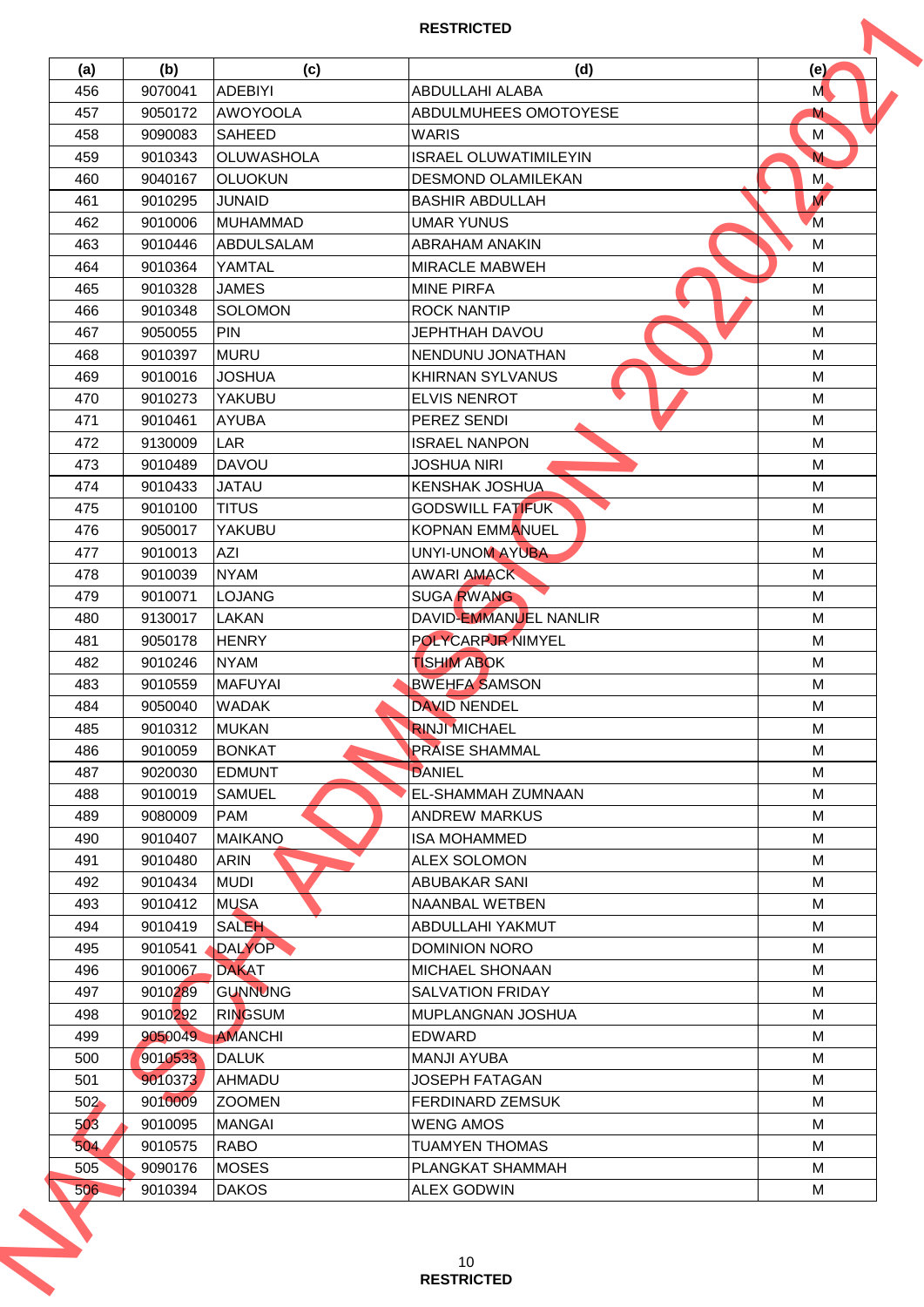| (a)        | (b)     | (c)                  | (d)                        | (e)              |
|------------|---------|----------------------|----------------------------|------------------|
| 507        | 9010525 | <b>MADAKI</b>        | <b>MANOAH AJANG YUSUF</b>  | M                |
| 508        | 9010484 | <b>BITRUS</b>        | <b>RIGWE YARO</b>          | M                |
| 509        | 9010334 | <b>MUKAN</b>         | <b>ARBET</b>               | M                |
| 510        | 9010598 | MUHAMMED             | <b>MUSA MUSA</b>           | M                |
| 511        | 9010560 | <b>IUILA</b>         | <b>WISDOM EMMANUEL</b>     | M,               |
| 512        | 9010296 | <b>MAFUY</b>         | <b>ENOCH DAVID</b>         | $\boldsymbol{M}$ |
| 513        | 9040007 | <b>TSENYIL</b>       | <b>MOSES MIAPHYIL</b>      | M                |
| 514        | 9050037 | YABLISU              | <b>EZRA KUULSHOO</b>       | M                |
| 515        | 9010537 | <b>NURA</b>          | <b>MAHMUD YAHAYA</b>       | M                |
| 516        | 9010517 | <b>HUSSAIN</b>       | SADIQUE SHEHU              | M                |
| 517        | 9010214 | <b>D.SAADU</b>       | <b>MUBARACK</b>            | M                |
| 518        | 9010632 | <b>DISAT</b>         | RAPHAEL CHIMKINAAN JOHN    | M                |
| 519        | 9130024 | <b>AMADI</b>         | <b>KELVIN CHIBUCHI</b>     | M                |
| 520        | 9050001 | <b>HARRY</b>         | <b>IBIYE WUNLAT</b>        | M                |
| 521        | 9160018 | <b>CHRISTON-QUAO</b> | ELIKPLIM JOEL DANIEL       | M                |
|            |         |                      |                            |                  |
| 522        | 9090008 | <b>YOBO</b>          | <b>KELVIN BATAMBARI</b>    | M                |
| 523        | 9010084 | <b>STEPHEN</b>       | <b>GOODNESS CHIZINANYI</b> | M                |
| 524        | 9140002 | <b>NASIRU</b>        | <b>AMINU SHEHU</b>         | M                |
| 525        | 9010086 | <b>USMAN</b>         | <b>NASIR SANI</b>          | M                |
| 526        | 9010085 | ALIYU                | <b>NASIR SANI</b>          | M                |
| 527        | 9140005 | AMINU                | <b>MUHAMMAD IMAM</b>       | M                |
| 528        | 9140007 | <b>BELLO</b>         | MUBARAK ALMUSTAPHA         | M                |
| 529        | 9010486 | <b>OROJI ALIYU</b>   | <b>SADIQ OROJI</b>         | M                |
| 530        | 9080026 | <b>SURAJO</b>        | <b>HAMZA MUHAMMAD</b>      | M                |
| 531        | 9160042 | <b>ABDULLAHI</b>     | <b>ABUBAKAR ISA</b>        | M                |
| 532        | 9160051 | <b>SALEH</b>         | <b>NURUDEEN HARUNA</b>     | M                |
| 533        | 9050058 | PATRICK              | <b>ALEXANDER FIMILAH</b>   | M                |
| 534        | 9040088 | <b>ISMAIL</b>        | <b>ALQASIM UMAR</b>        | M                |
| 535        | 9090084 | <b>UMAR</b>          | <b>ABUBAKAR SANI</b>       | M                |
| 536        | 9040077 | DONALD               | <b>JOSEPH FOMO</b>         | M                |
| 537        | 9040163 | <b>MBAIIGA</b>       | <b>AONDONGUTER</b>         | M                |
| 538        | 9010287 | <b>MADUGU</b>        | <b>DIVINE EMONOYI</b>      | M                |
| 539        | 9100046 | <b>DANJUMA</b>       | PRINCE AKHIWANAI           | M                |
| 540        | 9160002 | <b>MUHAMMED</b>      | <b>JAAFAR HURSO</b>        | M                |
| 541        | 9010532 | <b>TIKWA</b>         | <b>JOEL NBWAYI</b>         | M                |
| 542        | 9100072 | <b>ABDULLAHI</b>     | <b>DOGO FELIX</b>          | M                |
| 543        | 9160009 | <b>TORADI</b>        | <b>SEFA KINGSLEY</b>       | M                |
| 544        | 9010469 | <b>IBRAHIM</b>       | <b>IBRAHIM ADAMU</b>       | M                |
| 545        | 9010566 | <b>ZAKARL</b>        | ABUBAKAR CHINDO            | M                |
| 546        | 9010507 | <b>TANKO</b>         | <b>SAMUEL PRECIOUS</b>     | M                |
| 547        | 9050209 | <b>UMARU</b>         | <b>SOLOMON OBINNA</b>      | M                |
| 548        | 9010497 | <b>BARNABAS</b>      | <b>BULUS UMARU</b>         | M                |
| 549        | 9010120 | <b>ISHAKU</b>        | ADAMU MUSA                 | M                |
|            |         | <b>PHILEMON</b>      |                            |                  |
| 550        | 9110002 |                      | <b>SULEIMANU JIBRIN</b>    | M                |
| 551        | 9010248 | <b>ANDREW</b>        | <b>LAHAIROI NJAYO</b>      | M                |
| 552        | 9090075 | <b>KUNDIL</b>        | <b>ALIYU BUBA</b>          | M                |
| 553        | 9040105 | <b>MAINA</b>         | <b>MOHAMMED AL-AMIN</b>    | M                |
| 554        | 9110004 | ABDULKADIR           | YAKUBU BABA                | M                |
| 555        | 9060016 | AMINU                | YUSUF YUSUF                | M                |
|            | 9080025 | <b>IDRISS</b>        | <b>SULEIMAN SULEIMAN</b>   | M                |
| 556<br>557 | 9020029 | <b>MUHAMMAD</b>      | MUHAMMAD KABIR             | М                |